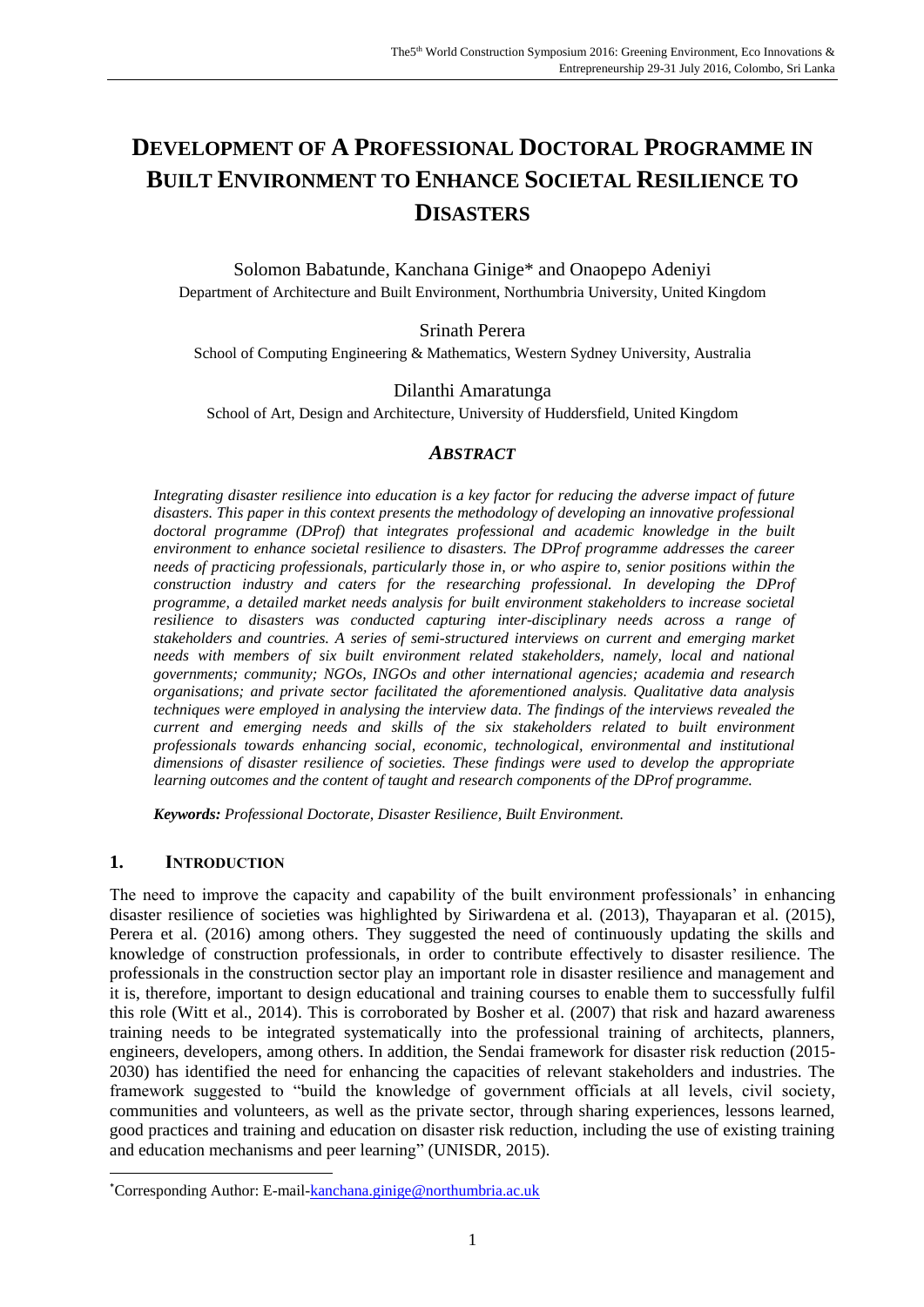Thus, the role of Higher Education Institutes (HEIs) in enhancing the disaster-related knowledge and skills of construction professionals is highly recognised (Thayaparan et al., 2015). For instance, HEIs are expected to contribute to both theory and practice in the development of societal resilience to disasters through the development of curricular and modules to update the knowledge and skills that employees have obtained in the past. Against this backdrop, doctoral education is identified as one of the methods in upgrading the knowledge of the construction professionals in this regard.

Professional doctorates emphasise the importance of a connection with practice through the research topic (Lee et al., 2000). For instance, United Kingdom Council for Graduate Education (UKCGE) (2002) describes professional doctorate as "a programme of advanced study and research which, whilst satisfying the university criteria for the award of a doctorate, is designed to meet the specific needs of a professional group external to the university". Council of Australian Deans and Directors of Graduate Studies (1999) describes the professional doctorate as "a program of research and advanced study which enables the candidate to make a significant contribution to knowledge and practice in their professional context [and] … more generally to scholarship within a discipline or field of study". Fenge (2009) asserts that central to the heart of the DProf is professional practice, which encompassed the developing of professional knowledge and a focus on developing practice. Thus, professional doctorates can be distinguished from other types of doctoral degrees based on its specific focus on knowledge-in-use for professional practice (Lester, 2004).

Doctoral degrees have been part of HEIs ever since the first was conferred by the University of Paris in the middle of the twelfth century (Noble, 1994). Thereafter the doctorate was adopted at universities across Europe (Bourner et al., 2001). For six centuries, professional doctorates in theology, law and medicine were pre-eminent. By contrast, the modern Doctor of Philosophy, the PhD (or DPhil), originated at Berlin University in the early part of the nineteenth century. It then spread across the German universities, attracting students from many other countries, notably the USA (Gregory, 1995). The 1990s was the decade when the professional doctorate came to England (Bourner et al., 2001). In the USA, the first Doctor of Philosophy was conferred in 1861 (Yale University). About 60 years later, the Doctor of Philosophy degree finally came to Britain (Simpson, 1983; Winfield, 1987). In 1920, the first Doctor of Philosophy degree was awarded by an English university (a DPhil in science by the University of Oxford). At about the same time, the first professional doctorate (a Doctor of Education-EdD) appeared in the USA, being awarded at Harvard University in 1921 (Bourner et al., 2001).

In 1990, the Australian Higher Education Council of the National Board of Employment, Education and Training advocated that Australian universities should develop professional doctorates. By 1996, 29 universities had introduced professional doctorates, and over half of Australia's 38 universities had developed EdDs (Bourner et al., 2001). As at 1996, professional doctorates were available in education, business, law, psychology, health sciences, humanities, design, and architecture (Poole and Spear, 1997). In 1992, England introduced professional doctorates about 60 years after the USA at a traditional and research-oriented institution, the University of Bristol (Westcott, 1997). The same 1992, the Doctor of Engineering (EngD) was started in the UK, at the University of Warwick, the University of Manchester Institute of Science and Technology (UMIST)/ the University of Manchester and the University of Wales (Bourner et al., 2001). The 1990s saw English universities offering professional doctorates in a range of subjects, as presented in Table 1.

Table1: Trend of professional doctorates across subjects at 1 January 1998 in the UK (Source: Bourner et al.,

**Subject/title of award Short form of the title most often used Number of universities Number of programmes Doctor of Education** EdD 24 29 **Doctor of Medicine** MD 18 20 **Doctor of Clinical Psychology** DClinPsy 17 19 **Doctor of Business Administration** DBA 9 9 9 9 **Doctor of Engineering** EngD 8 8 8 **Doctor of Psychology** DPsych 4 4

2001)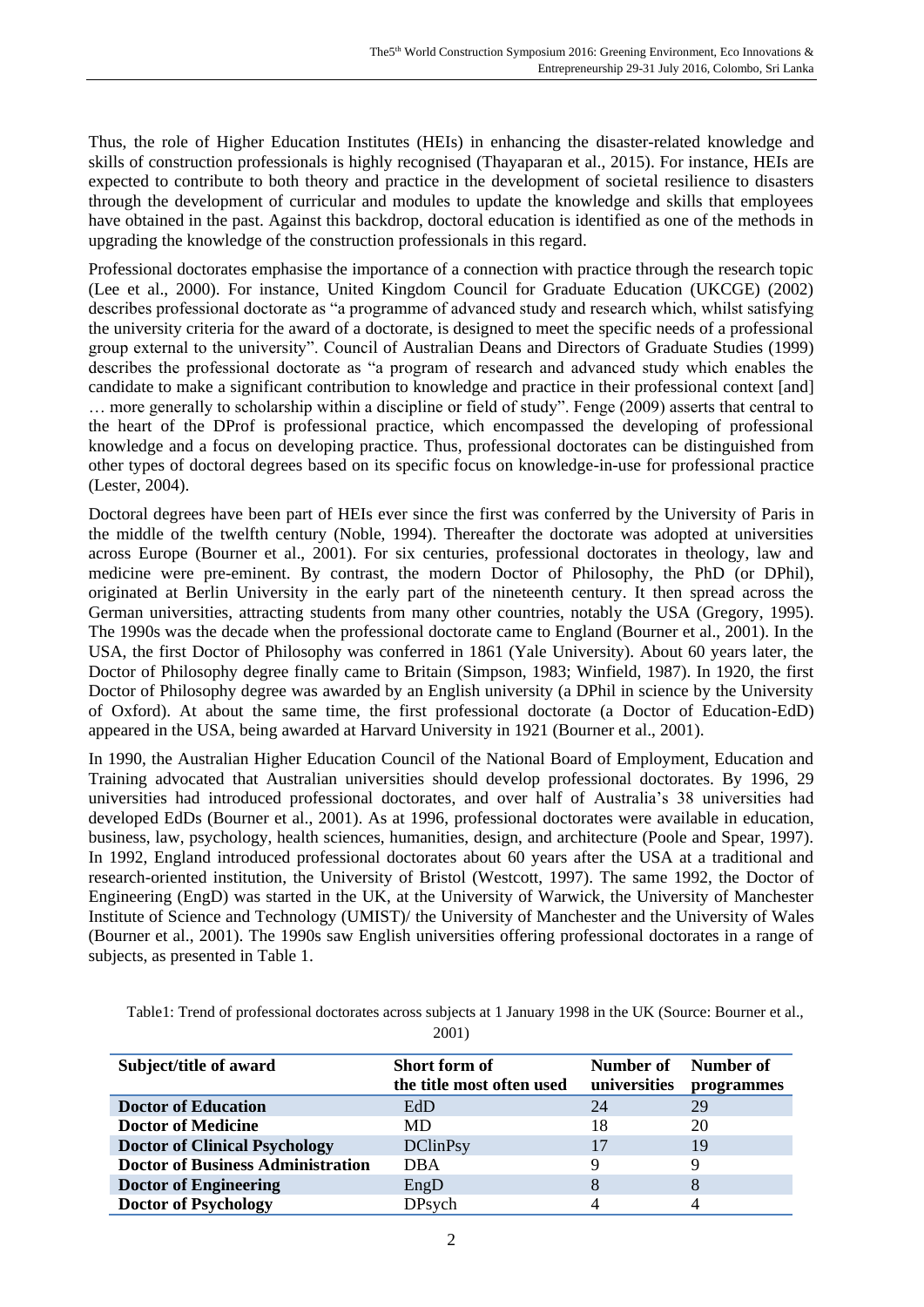| <b>Doctor of Educational Psychology</b>  | <b>DEdPsy</b>          |                             | 4             |
|------------------------------------------|------------------------|-----------------------------|---------------|
| <b>Doctor of Musical Arts</b>            | DMA; AMusD             |                             |               |
| <b>Doctor of Architecture</b>            | <b>D</b> Arch          | $\mathcal{D}_{\mathcal{A}}$ | $\mathcal{D}$ |
| <b>Doctor of Veterinary Science</b>      | DVet Med; DVSc         |                             | 2             |
| <b>Doctor of Dental Science</b>          | <b>DDSc</b>            |                             | າ             |
| <b>Doctor of Public Health</b>           | <b>DrPH</b>            |                             |               |
| <b>Doctor of Counselling Psychology</b>  | <b>DCounsPsy</b>       |                             |               |
| <b>Doctor of Occupational Psychology</b> | DOccPsych              |                             |               |
| <b>Doctor of Clinical Science</b>        | DClinSci Psychotherapy |                             |               |
| <b>Psychotherapy</b>                     |                        |                             |               |
| Doctor of Psychoanalytic                 | DPsychPsych            |                             |               |
| Psychotherapy                            |                        |                             |               |
| <b>Doctor of Theology</b>                | <b>ThD</b>             |                             |               |
| <b>Doctor of Fine Art</b>                | DArt                   |                             |               |
| <b>Doctor of Work-based Learning</b>     | <b>DProf</b>           |                             |               |
|                                          |                        |                             | 109<br>Total  |

As shown in Table 1, 109 professional doctorate programmes in 19 subjects were available in English universities at the start of 1998. Since 1998, there has been a continued growth in the most popular areas for professional doctorates including education, clinical psychology, and business administration together with new additional professional doctorate programmes in finance, pharmacy, social work, humanities, and built environment. It can be deduced that the growth in professional doctorates has not been confined to a few subjects but has encompassed a wide and growing range of subjects.

The proliferation of professional doctorates has been remarkable in the USA, UK, and Australia. In the last decade, it has begun to attract the attention of higher education scholars and researchers (Kot and Hendel, 2012). For instance, a number of studies have been published on professional doctorates in the UK (see Winter et al., 2000; Bourner et al., 2001; Hoddell et al., 2002; UK Council for Graduate Education, 2002; Scott et al., 2004; Lester 2004; Park 2005; Powell and Long 2005). In Australia (see Maxwell and Shanahan, 1997, 2001; Evans 2002; McWilliam et al., 2002; Maxwell, 2003; Neumann, 2005; Stephenson et al., 2006; Lee et al., 2009). However, no studies have been conducted across the globe to present a broader picture on the expansion of professional doctorate programmes in disaster resilience in the built environment. It is against this backdrop that a major initiative on a professional doctorate in disaster resilience in the built environment was launched by the EU-funded research project, CADRE (Collaborative Action for Disaster Resilience Education) aims to develop a professional doctorate to integrate the professional and academic knowledge of the construction in developing societal resilience to disasters.

This present study builds on the work by Malalgoda et al. (2015), Malalgoda et al. (2016), Perera et al. (2015), Perera et al. (2016) that identified the current and emerging needs and skills, and knowledge gaps of construction professionals and other stakeholders including communities affected by disasters towards enhancing social, economic, technological, environmental and institutional dimensions of disaster resilience of societies. This study, therefore, presents the methodology of developing an innovative professional doctoral programme (DProf) that integrates professional and academic knowledge in the built environment to enhance societal resilience to disasters. It is believed that this study would be of great value to HEIs considering in offering a professional doctorate programme in disaster resilience. Also, the methodology used to develop the professional doctoral programme (DProf) in this study can be applied to any professional doctorate programme in HEIs and thus, benchmark future studies.

#### **2. THE NEED FOR PROFESSIONAL DOCTORATES IN DISASTER RESILIENCE IN THE BUILT ENVIRONMENT**

Disaster resilience and management is a multi-disciplinary subject area and multi-stakeholder efforts are required for successful implementation. The main stakeholders include national and local government institutes; NGOs, INGOs and other international organisations; academia; the private sector; and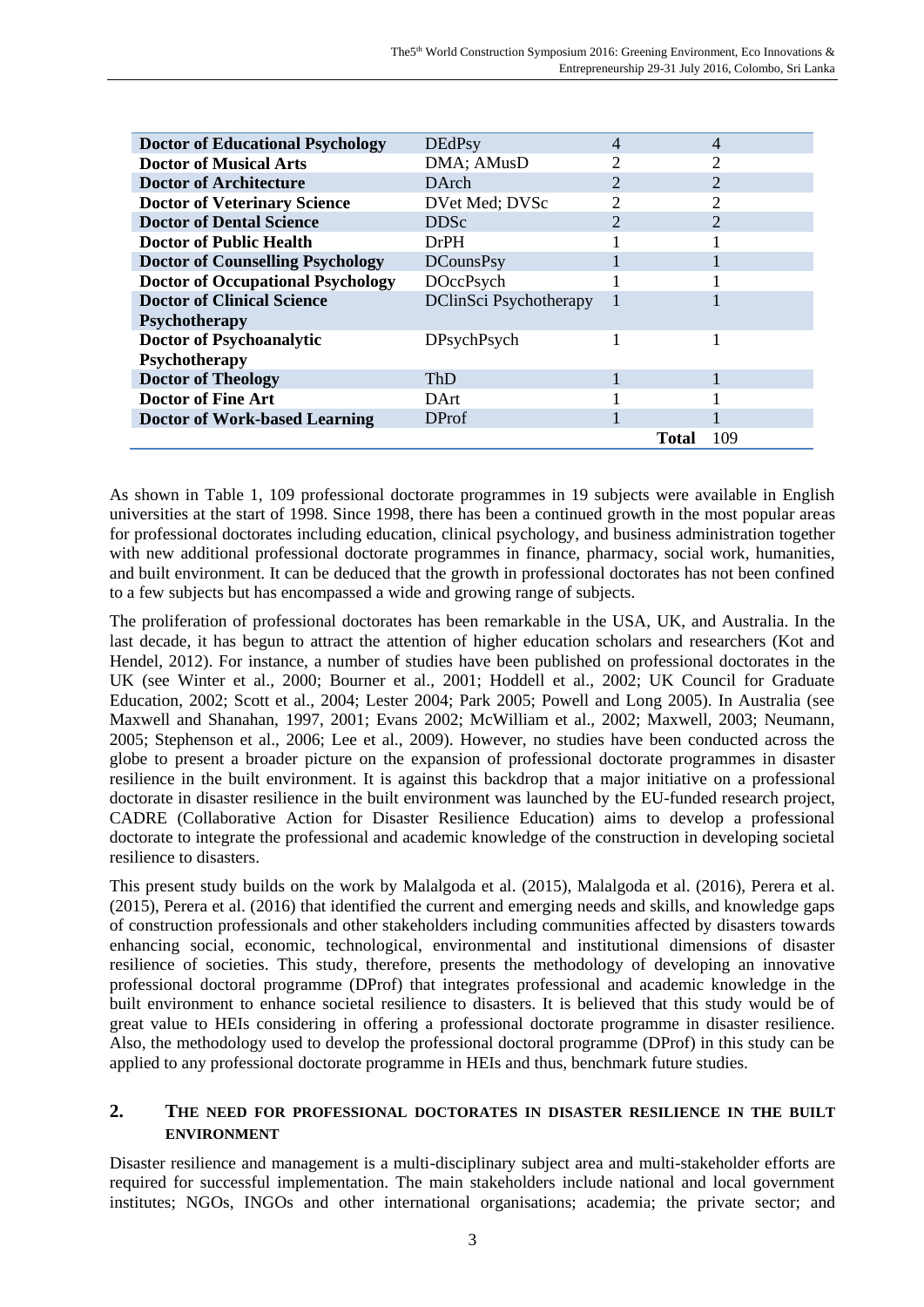community. These stakeholders demand a certain level of knowledge and skills to fulfil their organisational needs in developing societal resilience to disasters. Thus, it is important that capacity is developed for modern design, planning, construction and maintenance that are inclusive, interdisciplinary, and integrative. In achieving this, it is proposed to develop an innovative professional doctorate to integrate professional and academic knowledge in the construction industry to enhance societal resilience to disasters. By developing a professional doctorate (DProf) programme, it is expected that issues such as complexity and multi-disciplinary nature of the subject; lack of industry involvement; and lack of research and development activities on disaster management by built environment professionals could be successfully addressed. This section highlights the significance of DProf programme to construction professionals in developing societal resilience and therefore several salient features are identified as follows:

**Contribution to theory and practice:** Within the context of disaster resilience and management, more applied research is required in order to develop the construction industry with necessary capacities to plan, design, build and operate resilient structures to increase societal resilience to disasters. One of the aims of a DProf programme is to integrate professional and academic knowledge in the selected discipline. It will provide opportunities to the candidates to undertake the research in the workplace and to select a topic, which has a direct effect on improving the professional practice, related to the host organisation where successful completion normally leads to professional and/or organisational change. It will, therefore, strengthen not only the academic knowledge and cooperation between the universities and industries but also the concerns, capabilities, and expectations of the relevant stakeholders related to disaster resilience and management. As such, professional doctorates are very much appropriate to the construction sector in developing societal resilience to disasters. It will make a research-based contribution to practice within the context of upselling construction professionals with disaster resilience expertise.

**Career needs of practicing professionals:** One of the main disadvantages of traditional doctorates is that it is not very attractive to the practicing professionals. For instance, traditional doctorates more often contribute to the theory of knowledge and as a result, is not much popular with the practicing professionals in the construction sector. This is corroborated by Bourner et al. (2001) that professional doctorates are attractive to those who aspire their own personal development and a commitment to furthering the cause of their profession. Therefore, developing a professional doctorate will address the career needs, and will upgrade the knowledge and skills of practising professionals working to make societies more resilient to disasters. It is expected that DProf programmes will attract learners from the construction industry to develop solutions to their labour market demands through doctoral studies.

**Collaboration:** DProfs promotes collaboration between HEIs and industries, which are key stakeholders in disaster resilience and management. The collaboration is further supported by facilitating crossinstitutional supervisory teams and working groups. It is expected to improve the quality and relevance of DProf programme through active cooperation between HEIs and partners from outside academia, including construction professional bodies, local/national/international bodies, and social partners.

**Customisable**: In serving the needs of various stakeholders, it is proposed to develop a professional doctorate with a generic framework, which enables a wide range of professionals from the public, private and voluntary sectors to negotiate programmes that are customised to the needs of their own professions and organisations [\(Doncaster and Thorne, 2000\)](#page-7-0) serving to reduce the risk of disasters. It is expected that all construction professionals serving all of the stakeholder groups attached to disaster resilience and management will benefit from the developed programme.

**Lifelong learning and continuous professional development:** The DProf is intended to be a form of inservice professional development. Construction professionals will, therefore, benefit from the proposed professional doctoral programme, which will provide opportunities for learners to access lifelong, learning in increasing societal resilience to disasters. Therefore, developing an innovative professional doctorate will address the requirements for lifelong learning and will enhance not only academic knowledge but also the concerns, capabilities, and expectations of the relevant industries and communities. In turn, this will create the necessary intra Industry, Community, and University feedback and feed-forward mechanisms to enable effective lifelong learning.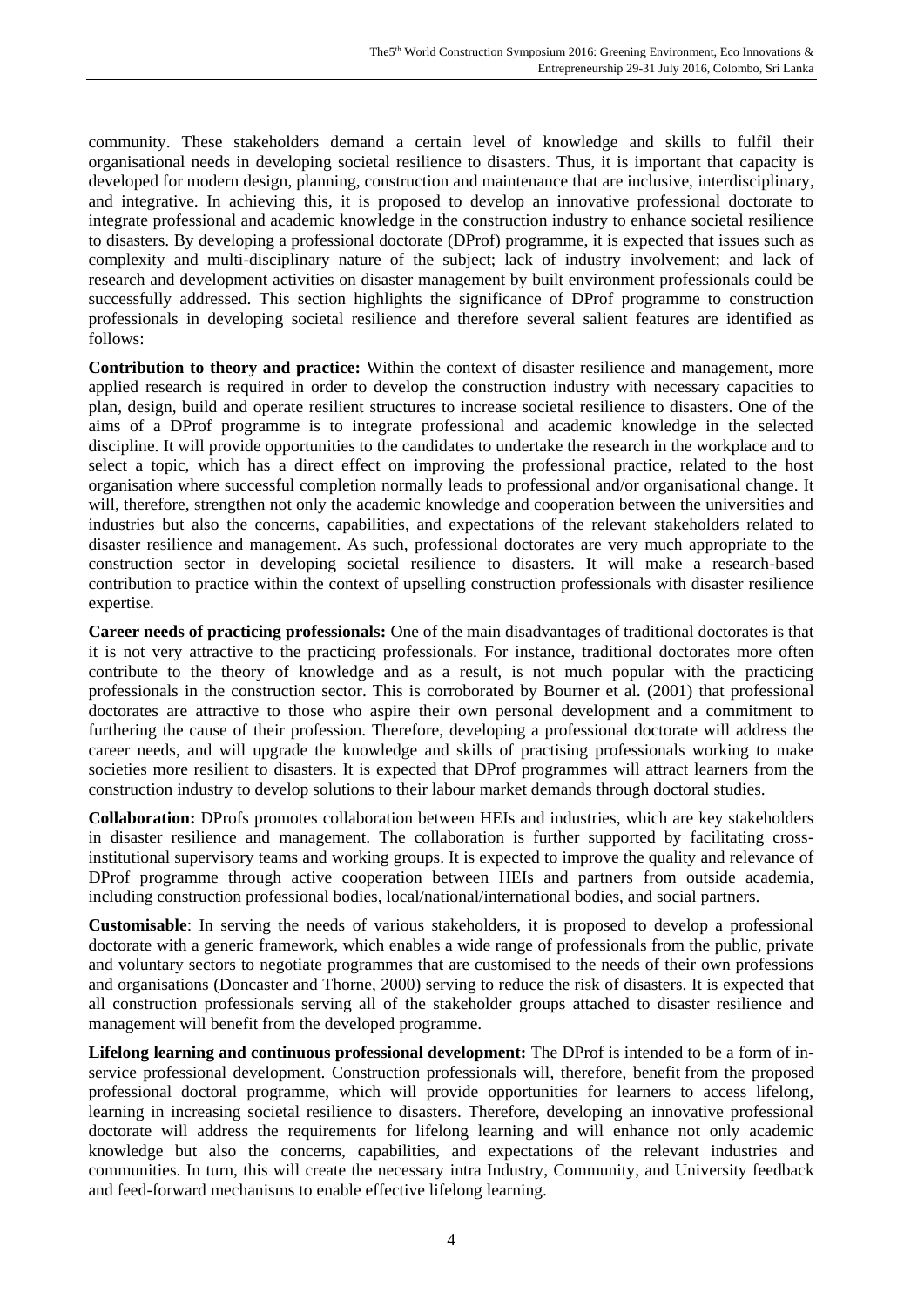#### **3. PROGRAMME DEVELOPMENT METHODOLOGY**

Development of the programme involves a substantial level of research activities to study and analyse market needs in order to capture the labour market requirements for disaster resilience and its interface with the construction industry and its professionals. The first phase of research involved capturing the needs of five stakeholder groups associated with disaster resilience and management as well as current and emerging skills and ultimately competencies, applicable to built environment professionals towards enhancing societal resilience to disasters (see Malalgoda et al., 2016; Perera et al., 2015; Perera et al., 2016).

The data collection and analysis framework of the study is presented in Figure 1.

| PROPERTY CYCLE                        |                                                       | <b>PREPARATION</b>             |              | <b>DESIGN</b> |             | PRE-<br><b>CONSTRUCT</b> | <b>CONSTRUCT</b> | <b>USE</b> |                         |  |
|---------------------------------------|-------------------------------------------------------|--------------------------------|--------------|---------------|-------------|--------------------------|------------------|------------|-------------------------|--|
|                                       |                                                       | Appraisal                      | <b>Brief</b> | Concept       | Development | Design                   | Tender           | Construct  | Operate and<br>maintain |  |
|                                       |                                                       | Social                         |              |               |             |                          |                  |            |                         |  |
| <b>RESILIENCE OF ASSETS</b>           |                                                       | Technological                  |              |               |             |                          |                  |            |                         |  |
|                                       |                                                       | Environmental                  |              |               |             |                          |                  |            |                         |  |
|                                       |                                                       | Economic                       |              |               |             |                          |                  |            |                         |  |
|                                       |                                                       | Institutional                  |              |               |             |                          |                  |            |                         |  |
| <b>BUILT ENVIRONMENT STAKEHOLDERS</b> | Local and<br>national<br>government                   | <b>Competency Requirements</b> |              |               |             |                          |                  |            |                         |  |
|                                       | Community                                             |                                |              |               |             |                          |                  |            |                         |  |
|                                       | NGOs, INGOs<br>and other<br>International<br>agencies |                                |              |               |             |                          |                  |            |                         |  |
|                                       | Academia and<br>research<br>organisations             |                                |              |               |             |                          |                  |            |                         |  |
|                                       | Private sector                                        |                                |              |               |             |                          |                  |            |                         |  |

Figure 1 : Framework for data collection and analysis

As shown in Figure 1, the initial framework is a three-dimensional framework consisting the following parameters.

**Built environment stakeholders:** National and local government organisations; Community; NGOs, INGOs, and other international agencies; Academia and research organisations; and Private sector.

**Dimensions of resilience:** Economic Resilience; Environmental Resilience; Institutional Resilience; Social Resilience and Technological Resilience.

**Stages of property lifecycle:** Preparation Stage; Design Stage; Pre-Construction Stage; Construction Stage and Use Stage.

The framework was developed through an extensive consultation process and was refined with the emerging literature findings and with the opinion of stakeholders who has been interviewed to capture the labour market demands in the construction industry to increase societal resilience to disasters. Eightyseven semi-structured interviews were conducted with national and local government organisations; community; NGOs, INGOs and other international agencies; academia and research organisations; and the private sector in all five partner countries. The details of the interviews are presented in Table 2. The interviews were aimed at capturing the needs of five stakeholder groups associated with disaster resilience and management as well as current and emerging skills and ultimately competencies, applicable to built environment professionals towards enhancing societal resilience to disasters.

Table 2: Interviewees profile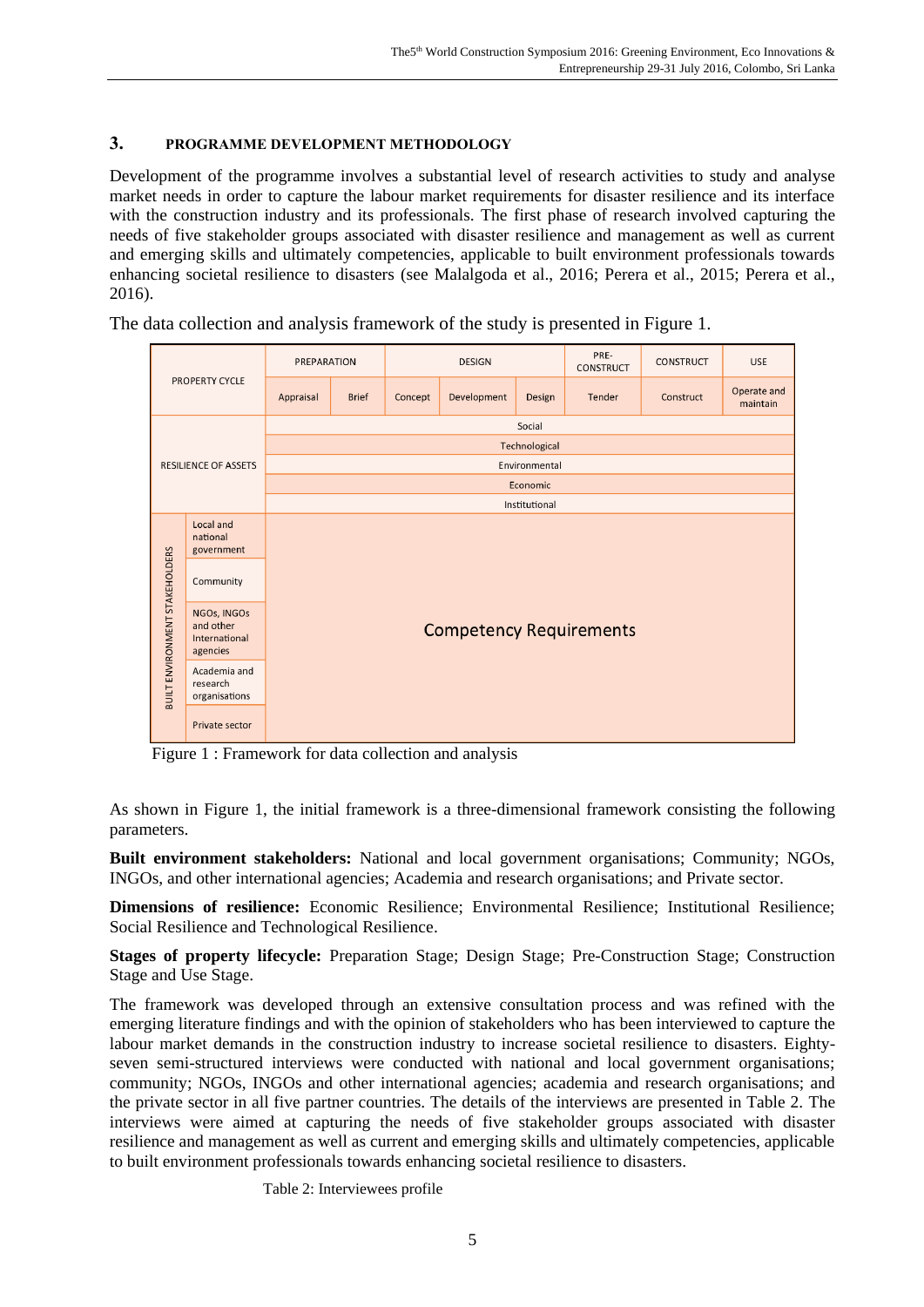| Stakeholder group                         | <b>Number of</b><br>interviews | <b>Nature of Interviewee</b>                                                                                                                     |
|-------------------------------------------|--------------------------------|--------------------------------------------------------------------------------------------------------------------------------------------------|
| <b>National and local government</b>      | 20                             | Managerial level employees at government<br>agencies and council employees engaged in<br>disaster management and resilience planning             |
| <b>HEIs and research</b><br>organisations | 21                             | Senior academics and researchers working in the<br>field of disaster resilience                                                                  |
| <b>Private sector</b>                     | 19                             | Senior employees from private sector companies<br>such as directors and managers of insurance<br>companies and construction companies            |
| <b>Community</b>                          | 15                             | Community representatives comprising disaster<br>affected community members, recovery<br>coordinators, and former and current council<br>members |
| <b>NGOs/INGOs</b>                         | 12                             | Representatives of Disaster Management related<br>INGOs and NGOs such as programme managers,<br>research officers and technical advisors         |
| <b>Total</b>                              | 87                             |                                                                                                                                                  |

Separate interview guidelines were prepared for each stakeholder to match their circumstances. The interview guidelines were prepared to capture the above issues and the guidelines and a study brief were sent to the interviewees prior to the interview. At the start of the interview, the interviewer introduced the research topic and the aims and objectives of the study in order to give a clear picture of what is expected from the interviewee. This allowed the interviewees to answer the questions more appropriately.

During the interviews, the interviewer asked questions based on the interview guideline, however, the process allowed the interviewee to elaborate on the other issues which were relevant to the study. This process allowed interviews to progress in a more proactive manner where the interviewer was able to capture data more relevant to the study. The interviews lasted between 55 minutes and 80 minutes. Most of the interviews were audio recorded using a digital voice recorder with the consent of the interviewees. Audio recording helped the researchers to transcribe interviews accurately and provided the opportunity to fully concentrate on the interviewee during the process. In addition, all key points were written down during the interview in order to avoid any issues arising from technology failure. All the interviews were then transcribed using MS word and this process allowed the researcher to use direct quotations from the interviewees when presenting the data; all of which increased the reliability and validity of the research findings.

The data gathered from respective interviews were subsequently analysed by the CADRE project partners that conducted them. The analysis was done using NVivo (version 10). The themes that emerged from the interviews conducted within each stakeholder group were collated. Similar nodes were merged after combining all the nodes created by respective partners. The themes were presented under two main headings i.e. Needs and Skills. The category "Needs" covers the stakeholder requirements that emerged from the interviews as well as the demands specifically made by interviewees. Also, what the interviewees believe should be in place while professionals relate with them to enhance societal resilience were categorised under the heading "Needs" in the analysis. During the interviews, some set of skills were displayed by professionals while serving to reduce the threats posed by natural and human-induced hazards, and some that are desired by interviewees emerged. These set of skills were categorised under the heading "Skills" (see Malalgoda et al., 2016; Perera et al., 2015; Perera et al., 2016 for details). The interviews generated a long list of needs and skills with respect to the property lifecycle stages under the respective dimensions of resilience. Finally, the identified needs and skills were combined 'like-for-like' to produce the broader level of knowledge gaps in disaster resilience.

# **4. DISCUSSION**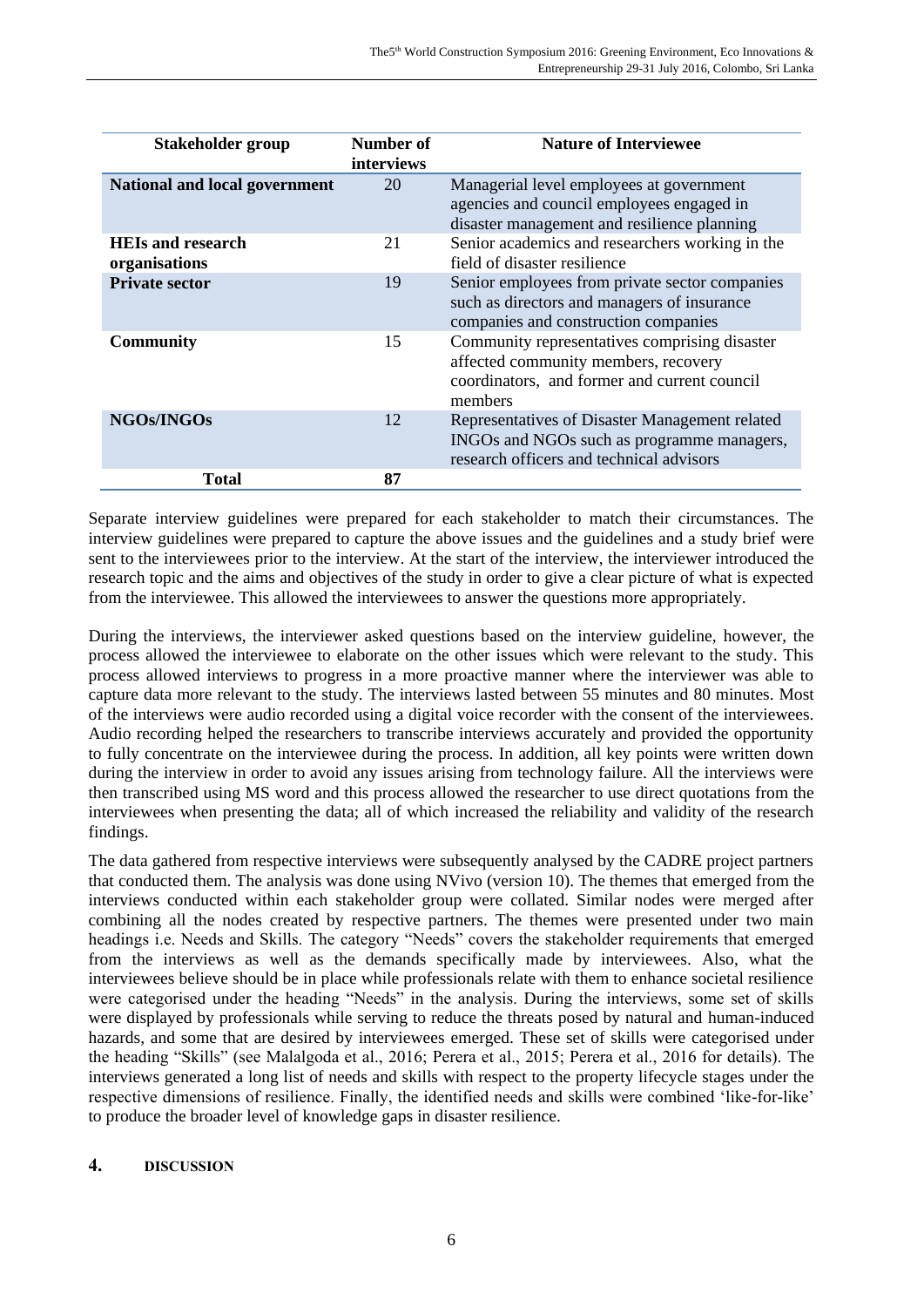The knowledge gaps identified through the interviews could be broadly categorised into two groups. They are built environment specific knowledge gaps and knowledge gaps which are commonly related to any discipline in disaster resilience. Some of the key knowledge gaps identified are, Governance, legal frameworks and compliance; Business continuity management; Disaster response; Contracts and procurement; Resilience technologies, engineering and infrastructure; Knowledge management; Social and cultural awareness; Sustainability and resilience; Ethics and human rights; Innovative financing mechanisms; Multi-stakeholder approach, inclusion and empowerment; Post-disaster project management; and Multi-hazard risk assessment.

These knowledge gaps form the basis for the initial programme specification for the proposed DProf programme. Based on these, a structured DProf programme will be developed to reflect how the construction sector and its professionals can contribute to achieving resilience. In addition, these study findings will be used to develop the appropriate learning outcomes and the content of taught and research components of the DProf programme in disaster resilience.

# **5. CONCLUSIONS**

The professional doctorate in disaster resilience in the built environment is designed for practitioners associated with disaster resilience in the built environment. The programme is offered to learners from the construction industry, to develop solutions to their labour market demands through doctoral studies. This is an alternative form of doctorate, which allows students to contribute to knowledge and practice without undertaking a traditional research degree. The degree will facilitate students to reflect on a different element of their professional career while making a substantial contribution to the improvement of their professional practice. Successful completion of the degree will lead to professional and/or organisational change that is often direct rather than achieved through the implementation of subsequent research findings. The programme will address the career needs, and will upgrade the knowledge and skills, of practising professionals working to make communities more resilient to disasters, and particularly those in, or who aspire to, senior positions within their profession. The education and training delivered will be more relevant to the world of work, which is vital for the labour market and for people's employability. It will further broaden and deepen the employees' understanding of the disciplines in which they are studying, upgrade their skills, promote inter-disciplinary working, and provide them with appropriate transferable skills. It is believed that this study would be of great value to HEIs considering in offering a professional doctorate programme in disaster resilience. Also, the methodology used to develop the professional doctoral programme (DProf) in this study can be applied to any professional doctorate programme in HEIs and thus, benchmark future studies.

# **6. ACKNOWLEDGEMENT**

The research leading to this paper received funding from European Commission under the Lifelong Learning Programme (Project number: 540151-LLP-1-2013-1-UK-ERASMUS-EQR). Any opinions, findings, conclusions and recommendations expressed in this paper are those of the authors and do not reflect those of the European Commission. The authors would like to acknowledge the contributions made by academics from partner institutions in the area of general discussions that formed the basis of this paper as well as data analysis.

# **7. REFERENCES**

Bosher, L., Dainty, A., Carrillo, P., Glass, J., and Price, A., 2007. Integrating disaster risk into construction: a UK perspective. *Building Research and Information,* 35(2), 163-177.

Bourner, T., Bowden, R. and Laing, S., 2001. Professional doctorates in England. *Studies in Higher Education*, 26(1), 65-83.

Council of Australian Deans and Directors of Graduate Studies, 1999. Guidelines on professional doctorates [online]. The University of New South Wales, available from [http://www.secretariat.unsw.edu.au/acboard/approved\\_policy/professional\\_doctorates\\_guidelines\\_1999.pdf](http://www.secretariat.unsw.edu.au/acboard/approved_policy/professional_doctorates_guidelines_1999.pdf) [Accessed 20 May 2015].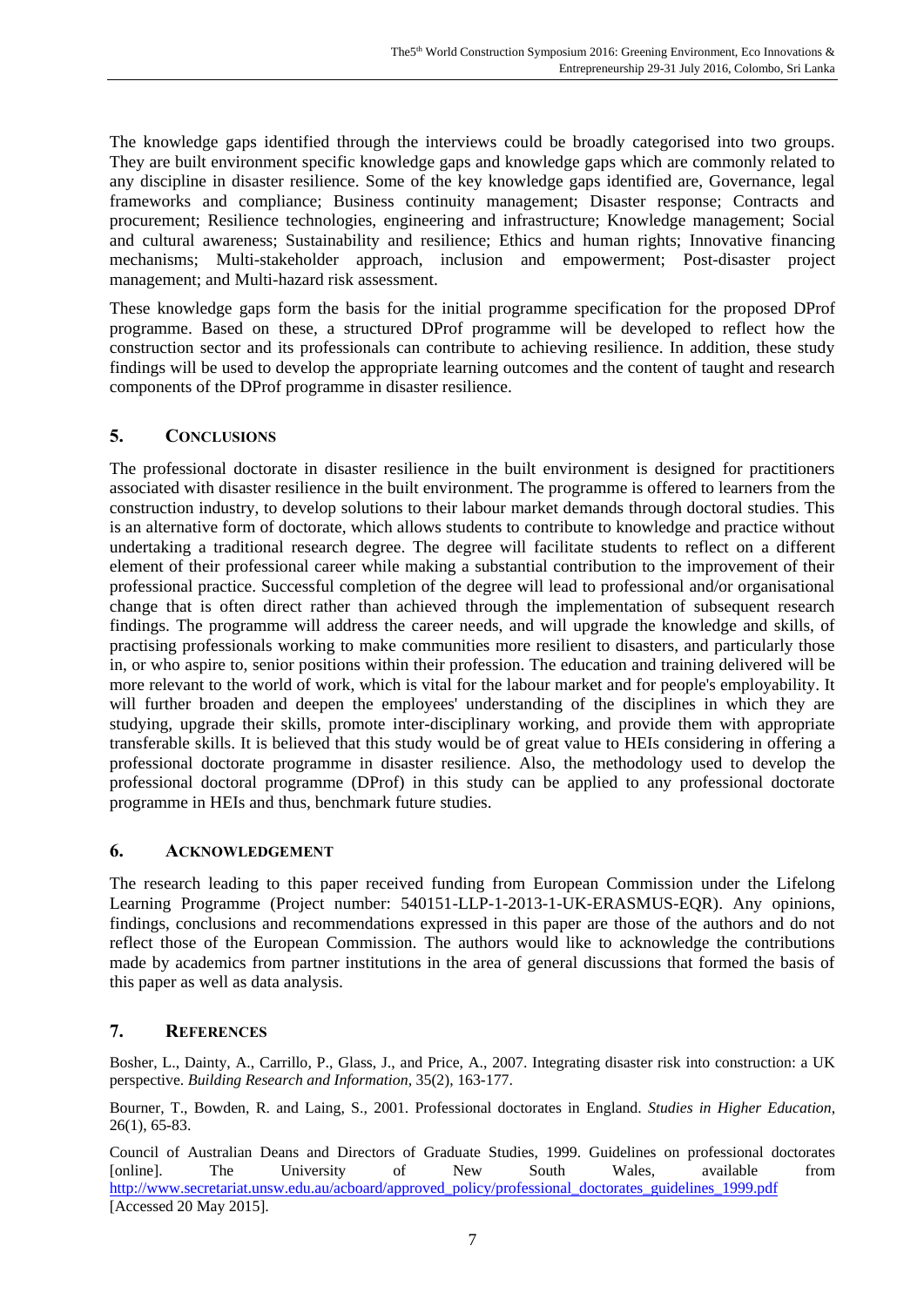<span id="page-7-0"></span>Doncaster, K. and Thorne, L., 2000. Reflection and planning: essential elements of

professional doctorates reflective practice. *International and Multidisciplinary Perspectives*,

1, 391-399.

Evans, T., 2002. Part-time research students: are they producing knowledge where it counts?

*Higher Education Research and Development*, 21(2), 155–165.

Fenge, L.A., 2009. Professional doctorates-a better route for researching professionals? *Social Work Education*, 28(2), 165-176.

Gregory, M., 1995. Implications of the introduction of the Doctor of Education Degree in British universities; can the EdD reach parts the PhD cannot? *Vocational Aspect of Higher Education*, 47, 177–188.

Hoddell, S., Street, D. and Wildblood, H., 2002. Doctorates-converging or diverging patterns of provision? *Quality Assurance in Education*, 10(2), 61–70.

Kot, F. C. and Hendel, D.D., 2012. Emergence and growth of professional doctorates in the United States, United Kingdom, Canada and Australia: a comparative analysis. *Studies in Higher Education*, 37(3), 345-364.

Lee, A., Green, B. and Brennan, M. (2000). Organisational knowledge, professional practice and the professional doctorate at work. In: J. Carrick & C. Rhodes (eds.) Research and Knowledge at Work: Perspectives, Case Studies and Innovative Strategies, Routledge, London and New York, pp. 117–136.

Lee, A., Brennan, M. and Green, B., 2009. Re-imagining doctoral education: professional doctorates and beyond. *Higher Education Research and Development*, 28(3), 275-287.

Lester, S., 2004. Conceptualizing the practitioner doctorate. *Studies in Higher Education*, 29(6), 757–770.

Malalgoda, C., Keraminiyage, K., Amaratunga, D., Haigh, R., Perera, S. and Adeniyi, O., 2015. Professional doctorates: applicability to the construction industry in increasing societal resilience to disasters. *In: 5th International Conference on Building Resilience*, Newcastle University, Australia 15 -17 July 2015.

Malalgoda, C., Amaratunga, D., Keraminiyage, K. and Haigh, R., 2016. Knowledge gaps in the construction industry to increase societal resilience: a local and national government perspective. In: Kähkönen, K. and Keinänen, M. Eds. *CIB World Building Congress 2016- Intelligent Built Environment for Life*, Tampere May 30- June 3 2016, 543-556.

Maxwell, T.W. and Shanahan, P. J., 1997. Towards a reconceptualisation of the doctorate: issues arising from a comparative data relating to the EdD degree in Australia. *Studies in*

*Higher Education*, 22(2), 133–152.

Maxwell, T.W. and Shanahan, P. J., 2001. Professional doctoral education in Australia and

New Zealand: reviewing the scene. In: B. Green, T.W. Maxwell, and P. Shanahan eds. *Doctoral education and professional practice: The next generation*, Armidale: Kardoorair Press, 17–30.

Maxwell, T., 2003. From first to second generation professional doctorate. *Studies in Higher Education*, 28(3), 279- 291.

McWilliam, E., Taylor, P.G., Thomson, P., Green, B., Maxwell, T., Windy, H. and Simons, D., 2002. *Research training in doctoral programs: What can be learned from professional doctorates?* Canberra: Commonwealth Department of Education, Science and Training.

Neumann, R., 2005. Doctoral differences: professional doctorates and PhDs compared. *Journal of Higher Education Policy and Management*, 27(2), 173-188.

Noble, K., 1994. *Changing doctoral degrees: an international perspective*. Buckingham: Society for Research into Higher Education and Open University Press.

Park, C., 2005. New variant of PhD: the changing nature of the doctorate in the UK. *Journal of Higher Education Policy and Management*, 27(2), 189-207.

Perera, S., Adeniyi, O. and Babatunde, S. O., 2015. Analysing community needs and skills for enhancing disaster resilience in the built environment. In: *Proceedings of 5th International Conference on Building Resilience*, Newcastle University, Australia 15 -17 July 2015.

Perera, S., Adeniyi, O., Babatunde, S. O. and Ginige, K., 2016. Community Stakeholder Perspective on Construction Industry-Related Needs and Skills for Enhancing Disaster Resilience. In: Kähkönen, K. and Keinänen,